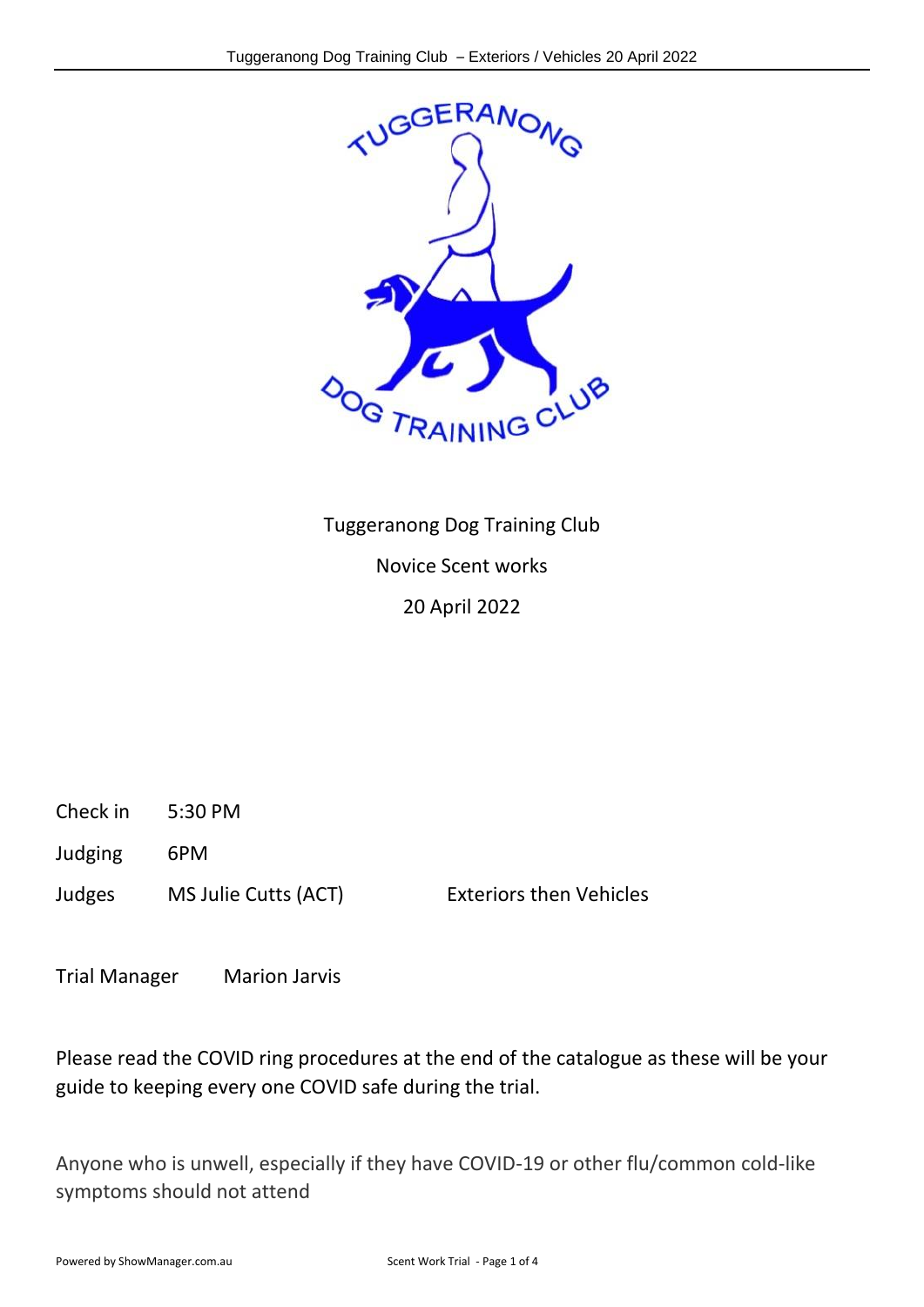| Catalogue<br>No | Owner                         | Membership<br>No | Dog Name                                                          | <b>Registration No</b> |
|-----------------|-------------------------------|------------------|-------------------------------------------------------------------|------------------------|
| E <sub>1</sub>  | Ms J Vandenbroek              | 9100004990       | ARCHIE JC RN SWA                                                  | 900274AR               |
| E <sub>2</sub>  | Naarilla Hirsch               | 9002145960       | <b>GADHAR KISHAR SWN</b>                                          | 9100010654LR           |
| E <sub>3</sub>  | Leslie Weatherall             | 9100004601       | CANVALIER OSKARS DELITE ADM ADO JDX GD<br>SD SPD                  | 2100341440LR           |
| E4              | <b>Elaine Temby</b>           | 9100000070       | NEUT CH ACIJAY NEVER LOSE HOPE CD RE ET                           | 4100183647             |
| E <sub>5</sub>  | Ms V Swalling                 | 9100005728       | <b>DEXTER SWN</b>                                                 | 900311AR               |
| E <sub>6</sub>  | Rhonda Daley &<br>Peta Jones  | 9002129330       | LOZANI ISKO RN (AI)                                               | 2100511392             |
| E7              | Andrew De Plater              | 9100006169       | SARAH                                                             | 900334AR               |
| E8              | Cheryl Neal                   | 9100003623       | 2100378563 CH ROWENGLEN GURLESQUE,<br>CCD, RAE, HTM(S), FS(S), ET | 2100378563             |
| E9              | Jessica Buckley               | 9002116550       | CH STYLWISE NO APOLOGIES AI TKS                                   | 9100011796             |
| E10             | Janet Speed                   | 9100005342       | TOBY JD, AD, RE, TKS, SD, SWN                                     | 900300AR               |
| E11             | Donna Puttock                 | 2000800950       | MAISILVA PATH BETWEEN WORLDS                                      | 2100548575             |
| E12             | Mr R & Ms A White             | 2100007491       | <b>BORDERLIGHT TOTEM SPIRIT RN</b>                                | 6100118636             |
| E13             | Ms C Walker & Mrs<br>C Weekes | 2100111124       | KLAUSNKESH CATCH ME IF YOU CAN                                    | 2100562244             |
| E14             | Nicole Fallon                 | 9100005727       | CH. INCAVALE SHES GOT THE BOOTY TK.S JD<br><b>CCD RN</b>          | 2100521163             |
| E15             | Melanie Kenny                 | 2100084654       | <b>BREOGAN VERONICA XTREME</b>                                    | 9100012482             |
| E16             | Sophia Dunstone               | 5100047960       | HEIDERST PLAYING FOR KEEPS                                        | 5100103924LR           |
| E17             | <b>Thomas Carter</b>          | 9100006061       | <b>BEAR</b>                                                       | 900331AR               |
| E18             | Ms N Hardaker                 | 9100003458       | CH SARASOTA VANILLA COLA RN FSS JC                                | 7100031064             |
| E19             | Marilyn Hepburn               | 2100036821       | RULETT SAILBY THSTARZ SWN                                         | 2100405054             |
| E20             | Catherine Perry               | 9100002757       | BECKVIEW BRAMBLE THE BEAU CD RE SWN                               | 2100516348LR           |
| E21             | Mrs Greta<br>Fennamore        | 2000354040       | CALLICOMA CINNAMON STICK TK.S                                     | 2100519110             |
| E22             | Dr P A Mead                   | 2000401000       | CH FENCHO EARTHSTOPPER SE JC JD SD TK.S                           | 4100273648             |
| E23             | Jessica Mcnamara              | 9100004855       | <b>RISK</b>                                                       | 3100336535LR           |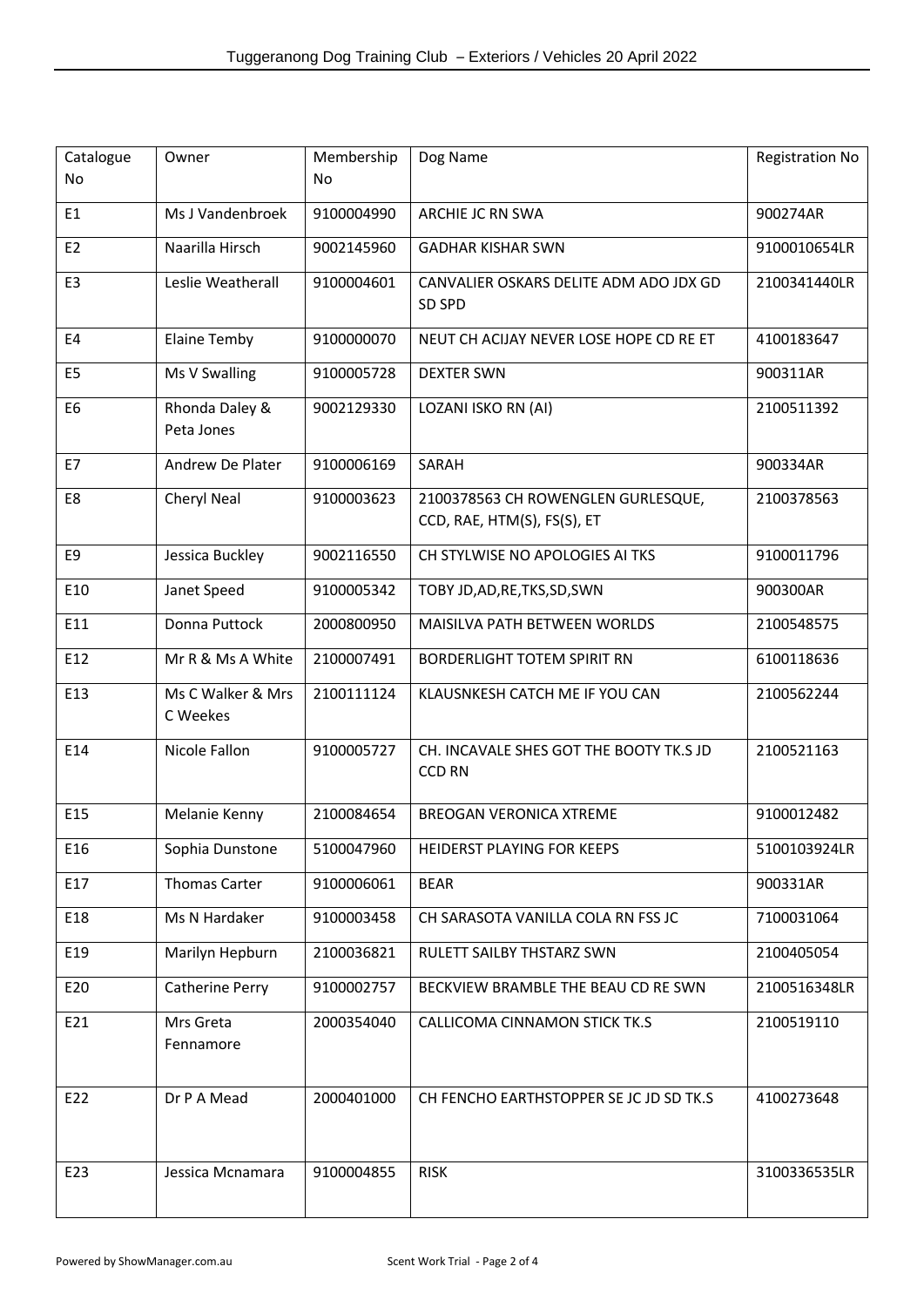| V1              | Naarilla Hirsch                                    | 9002145960 | ROCH EL'SHAMAH ARCUS RM RAE AD JDX GD<br>SD SPDX                                    | V4587SR      |
|-----------------|----------------------------------------------------|------------|-------------------------------------------------------------------------------------|--------------|
| V <sub>2</sub>  | Leslie Weatherall                                  | 9100004601 | RUBY AD JDX SPD GD                                                                  | 900282AR     |
| V3              | Mr B & Mrs S<br>Winkler & Ms J<br><b>Broadbent</b> | 210102563  | <b>BRASHAWIN EMPIRE STRIKES BACK</b>                                                | 2100538839   |
| V <sub>4</sub>  | <b>Elaine Temby</b>                                | 9100000070 | NEUT CH ACIJAY NEVER LOSE HOPE CD RE ET                                             | 4100183647   |
| V <sub>5</sub>  | Rhonda Daley &<br>Peta Jones                       | 9002129330 | LOZANI ISKO RN (AI)                                                                 | 2100511392   |
| V <sub>6</sub>  | Andrew De Plater                                   | 9100006169 | SARAH                                                                               | 900334AR     |
| V <sub>7</sub>  | Cheryl Neal                                        | 9100003623 | 2100378563 CH ROWENGLEN GURLESQUE,<br>CCD, RAE, HTM(S), FS(S), ET                   | 2100378563   |
| V8              | Donna Puttock                                      | 2000800950 | MAISILVA PATH BETWEEN WORLDS                                                        | 2100548575   |
| V9              | Mr R & Ms A White                                  | 2100007491 | <b>BORDERLIGHT TOTEM SPIRIT RN</b>                                                  | 6100118636   |
| V10             | Ms C Walker & Mrs<br>C Weekes                      | 2100111124 | KLAUSNKESH CATCH ME IF YOU CAN                                                      | 2100562244   |
| V11             | Nicole Fallon                                      | 9100005727 | NEBERDEN PERFECTIONIST CD. RA. SWN, JDO2.<br>ADO. ADM. JDM. GD. SPD. SD. AFCH. TK.S | 9100010671LR |
| V12             | Nicole Fallon                                      | 9100005727 | CH. INCAVALE SHES GOT THE BOOTY TK.S JD<br><b>CCD RN</b>                            | 2100521163   |
| V13             | Melanie Kenny                                      | 2100084654 | <b>BREOGAN VERONICA XTREME</b>                                                      | 9100012482   |
| V14             | Sophia Dunstone                                    | 5100047960 | HEIDERST PLAYING FOR KEEPS                                                          | 5100103924LR |
| V15             | <b>Thomas Carter</b>                               | 9100006061 | <b>BEAR</b>                                                                         | 900331AR     |
| V16             | Ms N Hardaker                                      | 9100003458 | CH SARASOTA VANILLA COLA RN FSS JC                                                  | 7100031064   |
| V17             | Marilyn Hepburn                                    | 2100036821 | <b>Rulett Sailby Thstarz SWN</b>                                                    | 2100405054   |
| V18             | Catherine Perry                                    | 9100002757 | BECKVIEW BRAMBLE THE BEAU CD RE SWN                                                 | 2100516348LR |
| V19             | Mrs Greta<br>Fennamore                             | 2000354040 | CALLICOMA CINNAMON STICK TK.S                                                       | 2100519110   |
| V <sub>20</sub> | Dr P A Mead                                        | 2000401000 | CH FENCHO EARTHSTOPPER SE JC JD SD TK.S                                             | 4100273648   |
| V21             | Jessica Mcnamara                                   | 9100004855 | <b>RISK</b>                                                                         | 3100336535LR |
| V <sub>22</sub> | Janet Speed                                        | 9100005342 | <b>BLAKE RN, SWN</b>                                                                | 900303AR     |
| V <sub>23</sub> | Janet Speed                                        | 9100005342 | TY JDX, ADX, RE, CCD, TKS, SWNS, SD, FB, GD                                         | 900299AR     |